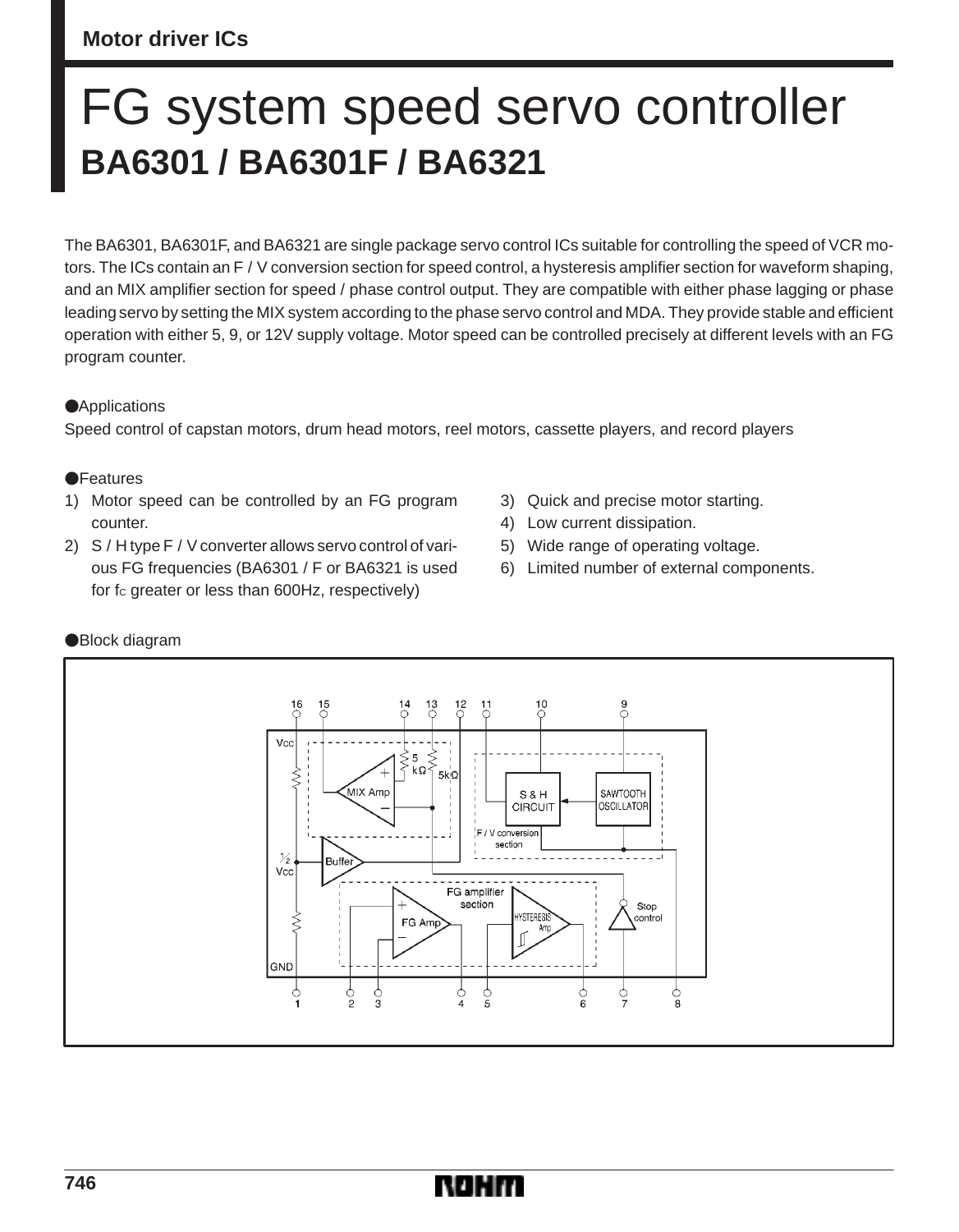#### Internal circuit configuration



#### Absolute maximum ratings (Ta =  $25^{\circ}$ C)

| Parameter             | Symbol | Limits       | Unit |
|-----------------------|--------|--------------|------|
| Power supply voltage  | Vcc    | 15           |      |
| Power dissipation     | Pd     | $450*$       | mW   |
| Operating temperature | Topr   | $-20 - +60$  | °C   |
| Storage temperature   | Tstg   | $-55 - +125$ | ĈС   |

\* Reduced by 4.5 mW for each increase in Ta of 1°C over 25°C.

#### $\blacklozenge$  Electrical characteristics (unless otherwise noted, Ta = 25 $^{\circ}$ C, Vcc=9V)

| Parameter                  |                                   | Symbol                    | Min. | Typ.    | Max.   | Unit             | Conditions                              |
|----------------------------|-----------------------------------|---------------------------|------|---------|--------|------------------|-----------------------------------------|
| Operating voltage          |                                   | <b>Vcc</b>                | 4.5  | —       | 13.0   | $\vee$           |                                         |
| Quiescent current          |                                   | lo                        | 1.1  | 2.2     | 4.4    | mA               |                                         |
| FG amplifier<br>section    | Open loop voltage gain            | G <sub>vo1</sub>          | 65   | 73      | —      | dB               | $\text{Rg}=100\text{k}\Omega$           |
|                            | Output level                      | <b>V<sub>FGO</sub></b>    | 2.0  | 2.6     |        | $V_{P-P}$        |                                         |
|                            | Mean-hysteresis voltage           | <b>VhyM</b>               | 130  | $-60$   | 0      | m۷               | Electric potential difference from pin3 |
|                            | Hysteresis voltage width          | VhyW                      | 30   | 70      | 110    | mV               |                                         |
|                            | Hysteresis amplifier output level | Vhyo                      | 6.0  | 7.0     |        | $V_{P-P}$        | $R_l = 20k\Omega$                       |
| F / V converter<br>section | Output temperature coefficient    | $\Delta$ VFVT             |      | $-2$    | $-5$   | $MV^{\circ}C$    | $VFVO=4.5V$                             |
|                            | Output drift                      | $\Delta$ V <sub>FVD</sub> | -    | $-0.05$ | $-0.1$ | % / C            | $V_{FVO} = 4.5V$                        |
|                            | Output level                      | <b>V<sub>FVO</sub></b>    |      | 7.5     |        | $V_{P\text{-}P}$ | $R_l = \infty$                          |
| MIX amplifier<br>section   | Open loop voltage gain            | Gv <sub>02</sub>          | 50   | 60      |        | dВ               |                                         |
|                            | Output level                      | <b>VMIXO</b>              | 6.0  | 7.0     | –      | $V_{P-P}$        | $R_l = 20k\Omega$                       |
| Mean-bias voltage          |                                   | <b>V</b> Bias             | 4.3  | 4.5     | 4.8    | $\vee$           |                                         |
| Forced stop<br>control     | Forced stop threshold             | <b>VIN TH</b>             | 1.0  | 2.0     | 3.0    | v                | $V$ MIXO $<$ 1.0V                       |
|                            | Input resistance                  | R <sub>IN</sub>           | 20   | 30      | 40     | kΩ               |                                         |

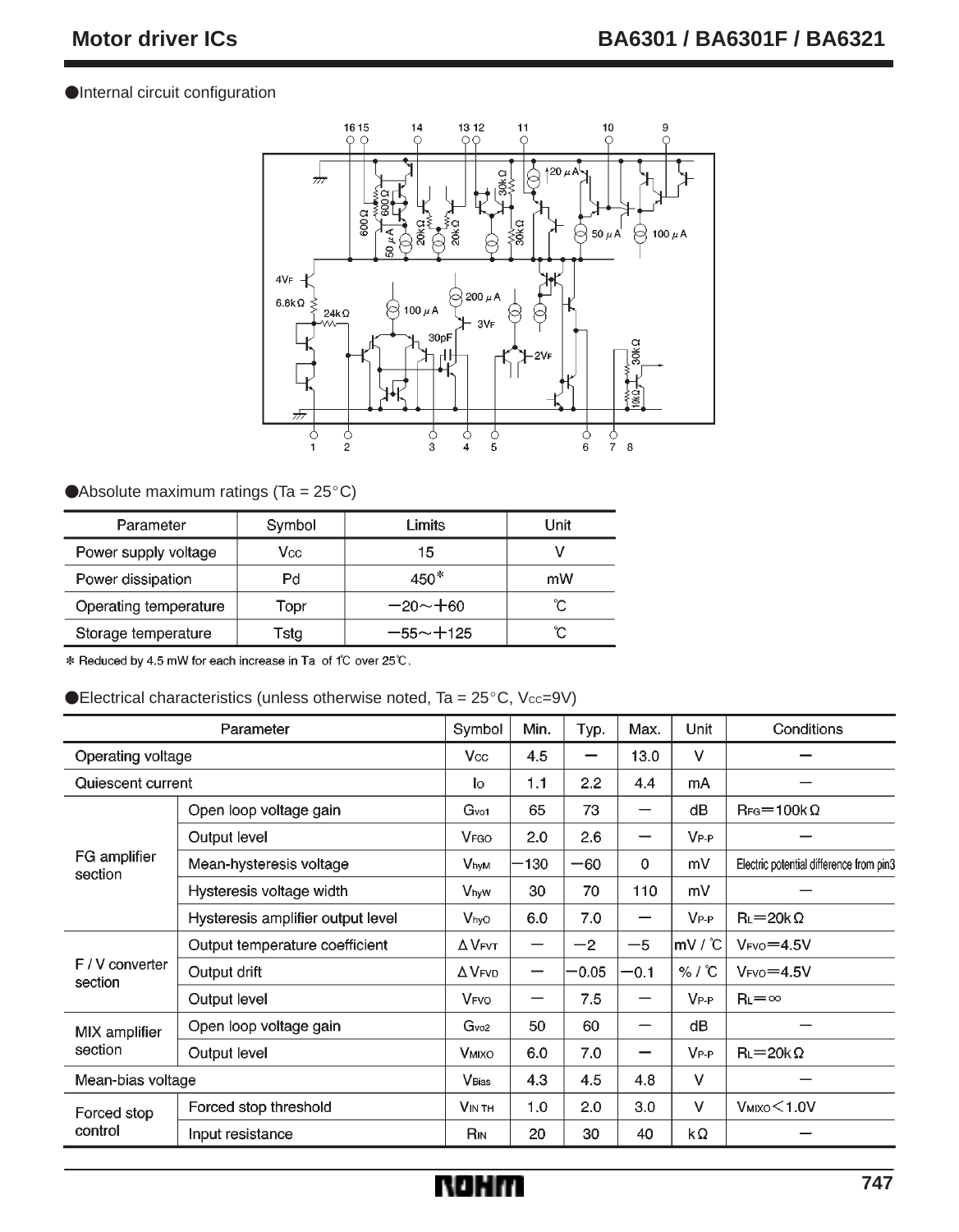## Application example



●Electrical characteristic curves